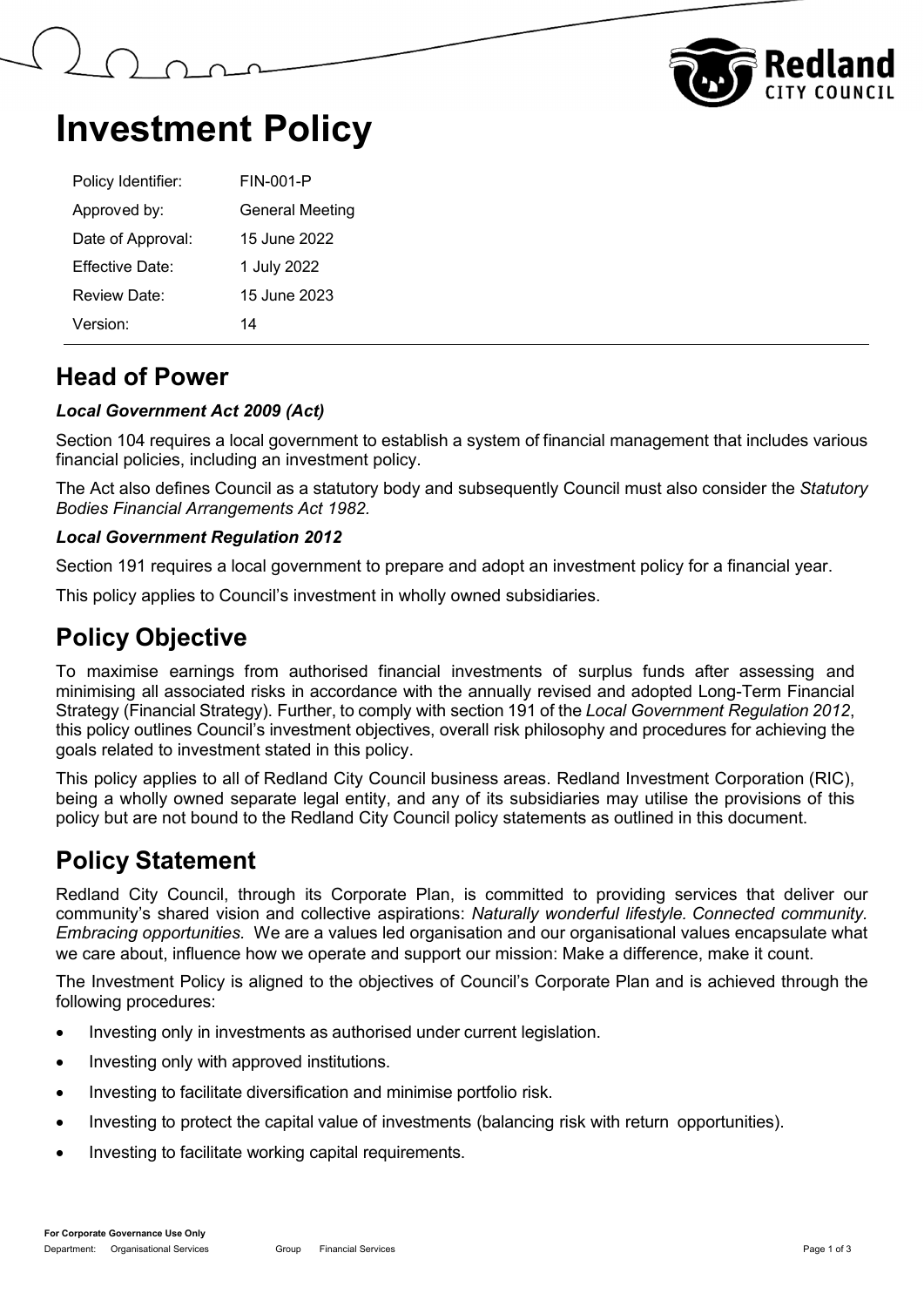

# **Investment Policy**

- Reporting on the performance of its investments on a monthly basis as part of the monthly financial reports to Council.
- Conducting an annual review of all investments and associated returns as part of the annual review of the Long-Term Financial Strategy.
- Ensuring no more than 30% of Council's investments are held with one financial institution, or one fund manager for investments outside of the Queensland Treasury Corporation or the Queensland Investment Corporation cash funds or Bond Mutual Funds.

Council will follow an active investment management strategy over the next ten financial years in order to maximise the returns generated from investing cash balances.

Council may also consider investing in commercial opportunities, joint ventures, associates and subsidiaries. Prior to investment, a comprehensive analysis will be undertaken to ensure the benefits of the investment outweigh the risks and costs. The analysis will ensure any proposal for investment outside a financial institution/fund manager will maintain or improve all relevant financial ratios and measures of sustainability within adopted Financial Strategy targets. Any investment outside of a financial institution/fund manager must also be consistent with the principles and objectives contained in Council's Revenue and Dividend Policies.

### **Definitions**

Nil

### **Associated Documents**

Long Term Financial Strategy

### **Document Control**

Only Council can approve amendments to this document by resolution of a Council Meeting, with the exception of administrative amendments which can be approved by the relevant ELT member. Refer to *Policy Instrument Development Manual* for an explanation on administrative amendments [\(A4063988\)](https://edrms-prd.rccprd.redland.qld.gov.au/id:A4063988/document/versions/published).

Any requests to change the content of this document must be forwarded to relevant Service Manager(s).

Approved documents must be submitted to the Corporate Meetings and Registers Team for registration.